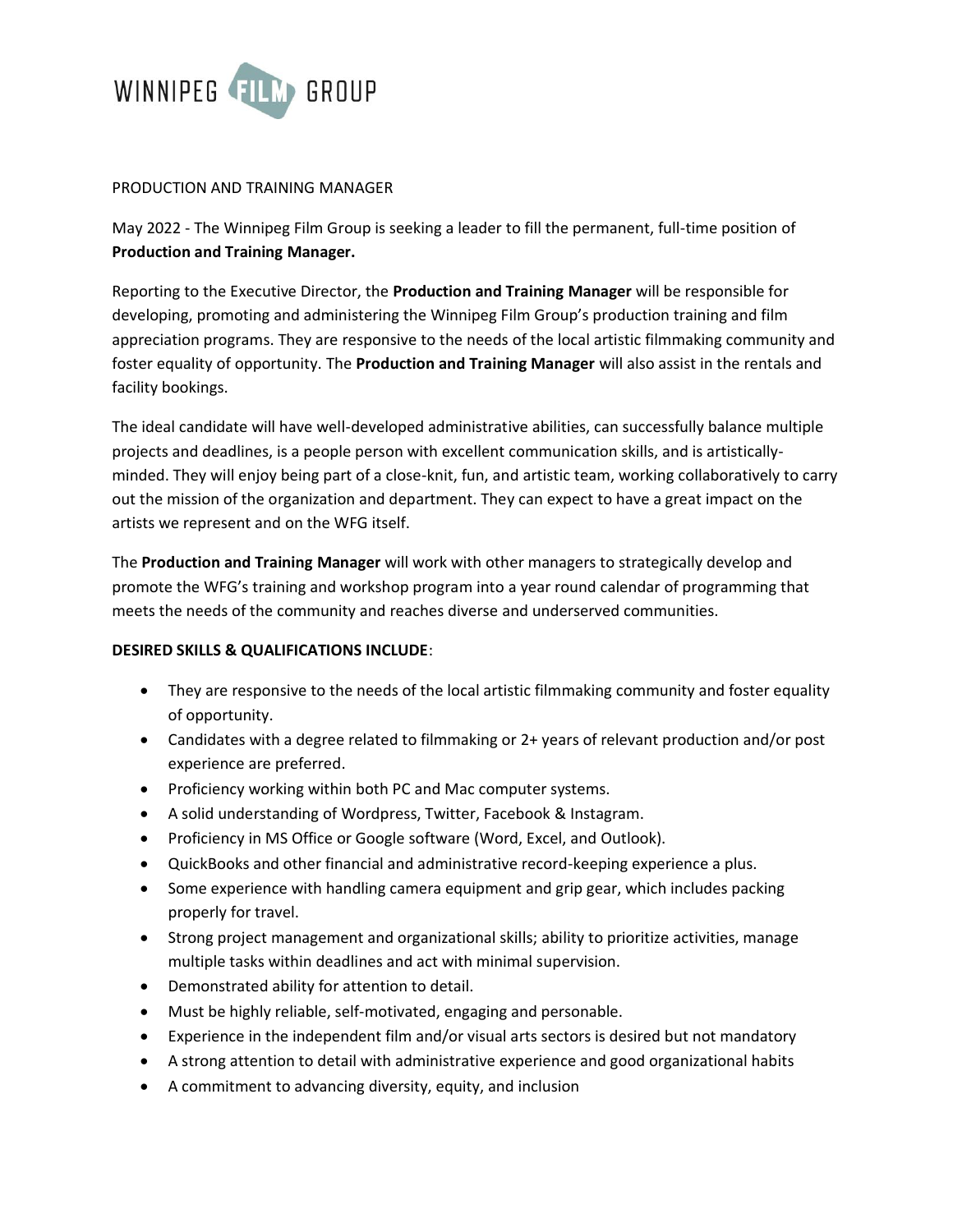- A commitment to address systemic oppression and racism in our organization / sector
- The ability to effectively prioritize and handle multiple projects and deadlines concurrently
- Strong interpersonal skills; the ability to communicate with a variety of people via multiple means
- The ability to represent the WFG in the local community with maturity and professionalism
- Strong verbal and written communication skills
- The ability to speak in public is expected, eg: conduct workshops, introduce curated programs
- Proficiency in French and/or an Indigenous language is an asset
- Knowledge of other languages or connections to any cultures or communities is an asset
- Knowledge of design / editing software such as InDesign, Photoshop, or Final Cut Pro is an asset
- Knowledge and competency in the technologies used in media arts is an asset

## **PRIMARY RESPONSIBILITIES INCLUDE:**

- Supporting the department with training and mentorship programs in creative and technical aspects of artistically-driven filmmaking.
- Ensuring that programs appeal to independent filmmakers in different stages of their careers and working in different genres, forms and motion picture media.
- Supporting programming related to filmmaking instruction and film appreciation, including facilitating artist talks and lectures.
- Marketing workshop events through social media, flyers, posters and theatre slides.
- Building equality of opportunity to work for members of the Indigenous community, visible minority communities and other underrepresented groups.
- Encourage and inform people about the access bursary program and other resources/film groups to participate in.
- Coordinating workshop programming as required, planning the annual schedule.
- Booking instructors, facilities, equipment and supporting registrations, making sure the doors are open and facilities are available.
- Developing and coordinating screenings and film incubators for the membership, including the 48 Hour Film Contest, One Take Super 8 & member screenings.
- Assist Technical Coordinator when able and necessary.
- Responsible for record keeping and production centre programming.

**HOURS AND COMPENSATION -** The **Production and Training Manager** will work 35 hours per week. The core job is Monday to Friday, however occasional evening and weekend work will be required.

The Starting Salary is \$36,400 with raises expected in the first year.

The WFG provides a Comprehensive Benefits Package that includes sick time, 3 weeks' vacation to start, extra time off at Christmas, access to group benefits package (after 3 months), and access to a matching RRSP plan (after one year). Travel and Professional Development opportunities will be available.